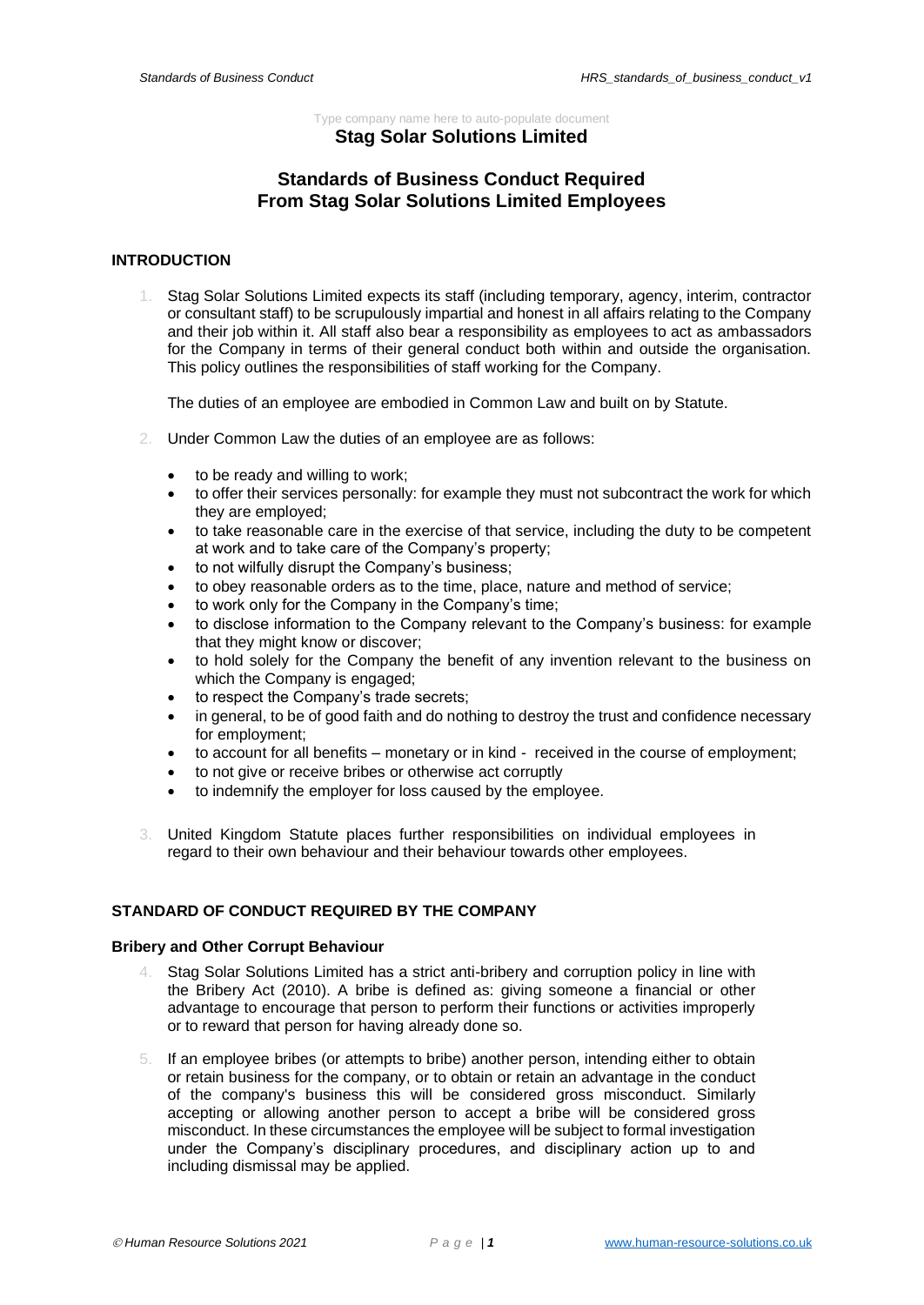## **Gifts and Hospitality**

6. In addition to the duties placed on employees by Civil and Statute Law. Stag Solar Solutions Limited requires its employees to ensure that gifts and hospitality offered by suppliers and potential suppliers of goods and services to the Company are declined. This applies, whether the gifts or hospitality are offered within, or outside normal working hours. The only exceptions to this are trivial gifts with a nominal value of less than £10 such as a calendar, diary, chocolates or mugs can be accepted. All other gifts must be politely refused or, if received through the post, returned to the donor with a suitably worded letter signed by your line manager.

## **Transaction of Private Business**

7. Employees having official dealings with contractors and other suppliers of goods or services must avoid transacting any kind of private business with them by any means other than the Company's normal commercial channels. No personal favours or transactions should be sought or accepted.

## **Visits to Conferences, Demonstrations etc**

**8.** The Company intends that when it is necessary for employees to visit conferences, demonstrations and similar occasions, it should bear the travelling and subsistence expenses itself unless otherwise approved by a senior manager.

#### **Attendance at Luncheons, Receptions etc**

- 9. Where it is evident that the work of Stag Solar Solutions Limited will be facilitated, invitations to attend receptions, luncheons etc. may be accepted under the following rules:
	- no employee may accept an invitation without first obtaining the approval of their line manager;
	- in exceptional circumstances, where it is not possible to seek prior approval, the facts should be reported immediately afterwards;
	- if addressed personally, such an invitation may not be transferred to another employee, except with the consent and approval of a senior manager as above and with the concurrence of the party issuing the invitation;
	- invitations involving attendance outside normal working hours may be accepted only on the authority of the line manager;
	- as a general rule, any employee who has any doubts about the wisdom of accepting any hospitality should decline the offer.
- 10. NB The important difference between, for example, attendance in an official capacity at a function organised by the Companyand the acceptance of hospitality from a private individual or firm should be recognised.

#### **Identification**

11. Employees who have been issued with identity badges should wear or carry these whilst carrying out their duties.

## **Confidentiality**

- 12. At all times confidentiality must be maintained. No information can be released to unauthorised persons or organisations. The Chief Executive / Business Owner or other Senior Managers of the Company will inform employees of those authorised to receive information.
- 13. If doubt exists as to the validity of an organisation or individuals to receive information, this must be checked with your line manager.

## **Personal Relationships**

14. If a personal relationship between two employees develops within the working